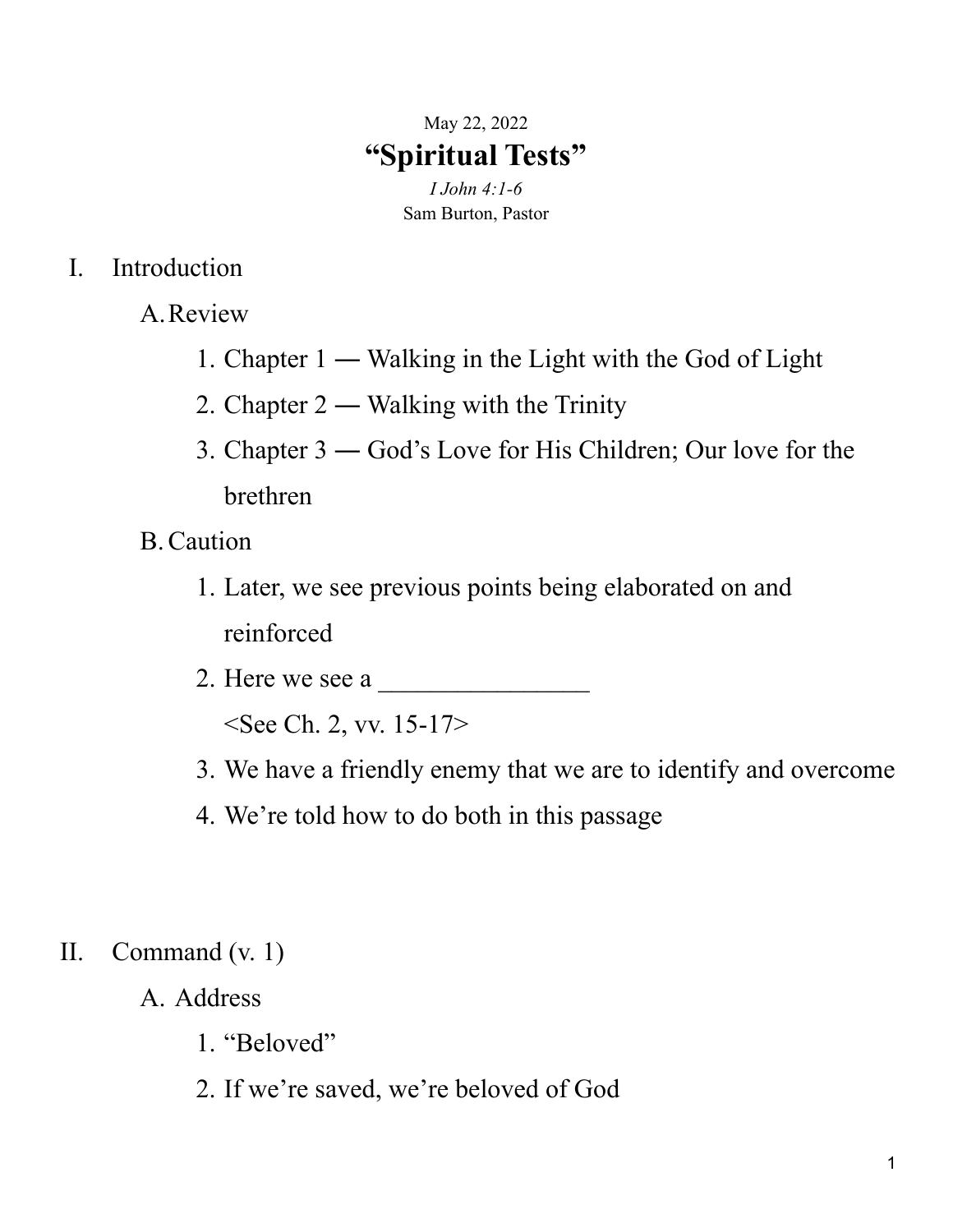- 3. We ought also to be beloved by \_\_\_\_\_\_\_ \_\_\_\_\_\_\_\_\_\_\_\_\_\_\_\_
- B. Aversion
	- 1. We are cautioned against believing everything we come across
		- a) "Believe not every spirit"
		- b) Approach everything as a skeptic
		- c) Of course, as humans, we literally have a to believe something
		- d) We will all believe something whether we realize it or not
	- 2. We are to try the things we encounter

 $\overline{\phantom{a}}$ 

a) Examine it to see if it is worth our belief and

b) "Try the spirits"

c) We see this applied to everything

- (1) God even invites the sinner to put His goodness to the test (Psalm 34:8)
- (2) Even the \_\_\_\_\_\_\_\_\_\_\_\_\_ thing done for the

\_\_\_\_\_\_\_\_\_\_\_\_\_ reason can be the

\_\_\_\_\_\_\_\_\_\_\_\_\_\_\_ thing

(3) We might fake others out, but not God

d) The objective is to see whether the spirits are

 $\overline{\phantom{a}}$  or not

C. Adversary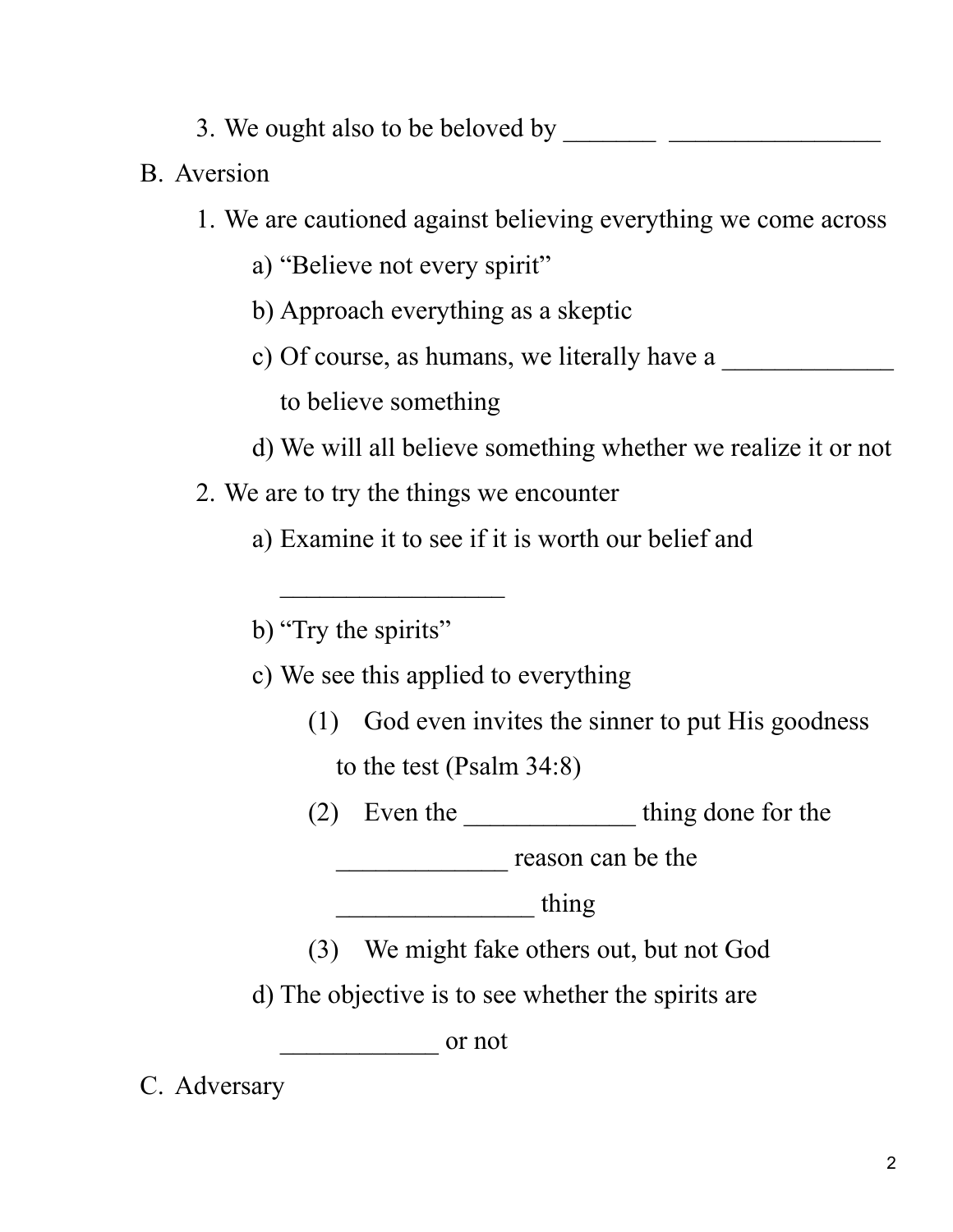- 1. Those we are to be on guard against
- 2. False prophets
	- a) MANY false prophets
	- b) These are those who are out to God's people
	- c) 2 Corinthians 11:13-15
	- d) The deception is what makes it so dangerous
	- e) They appear to be of the light, but as Satan himself, they would deceive us
	- f) Matthew 7:15
	- g) Galatians 2:4-5

h) The spirits are to be identified and dealt with accordingly

## III. Confessions (vv. 2-3)

A. Confession of God's Spirit (v. 2)

- 1. Two options
	- a) Is it "of God"?
	- b) Is it "of Satan"?
	- *c) Matthew 12:30. He that is not with me is*

*\_\_\_\_\_\_\_\_\_\_\_\_\_\_\_ me; and he that gathereth not with me*

*scattereth abroad.*

2. \_\_\_\_\_\_\_\_\_\_\_ the Spirit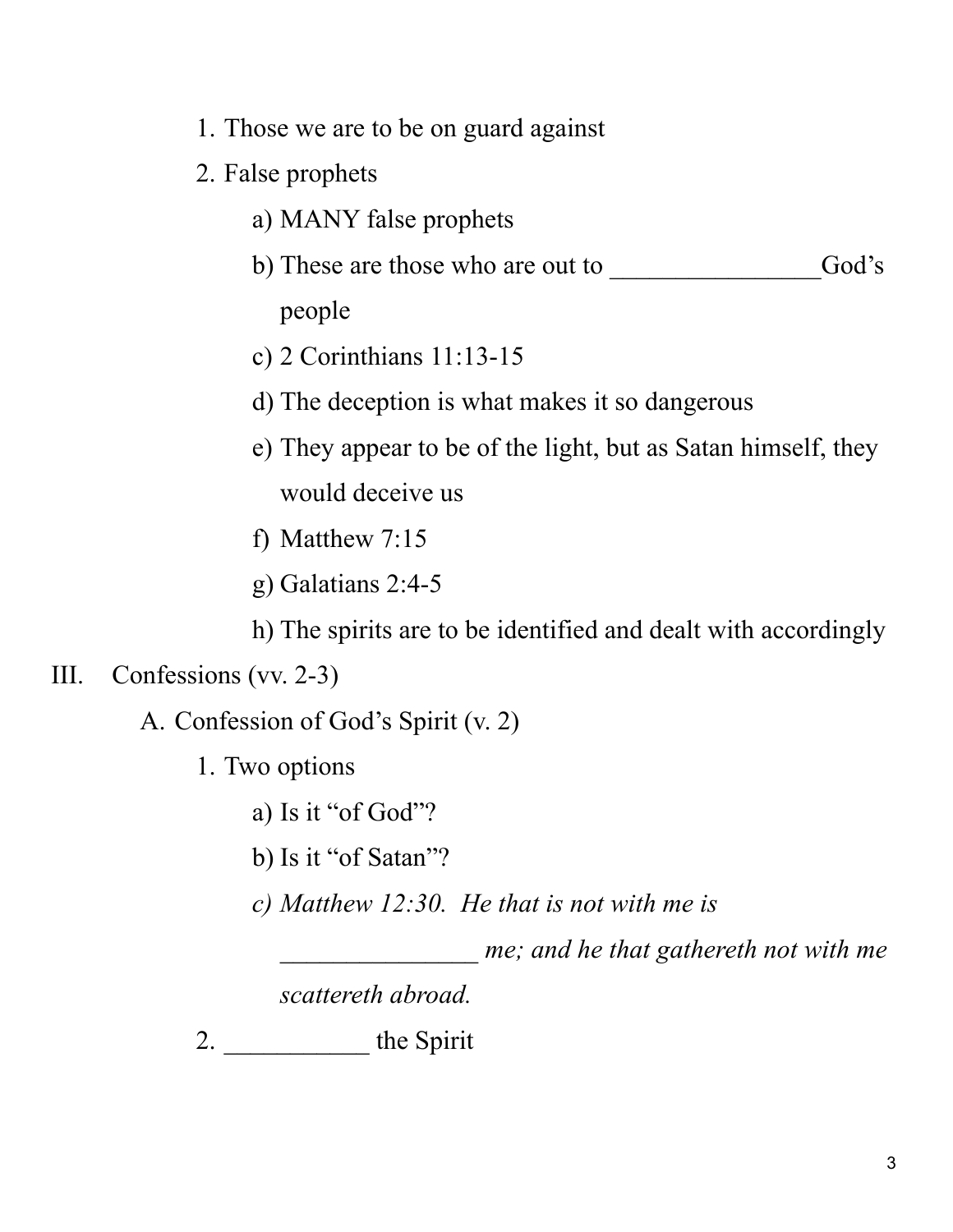- a) As a guard standing watch at a gate, we are to know what comes within our borders
- b) We can tell who or what is of the Spirit of God
- 3. Confession
	- a) Jesus Christ
		- (1) Jesus: *Jehovah saves* ― Matthew 1:21. And she shall bring forth a son, and thou shalt call his name JESUS: for he shall save his people from their sins.
		- (2) Christ: *Anointed or Chosen One* ― Luke 4:17-19 17. And there was delivered unto him the book of the prophet Esaias. And when he had opened the book, he found the place where it was written, 18. The Spirit of the Lord is upon me, because he hath anointed me to preach the gospel to the poor; he hath sent me to heal the brokenhearted, to preach deliverance to the captives, and recovering of sight to the blind, to set at liberty them that are bruised,
			- 19. To preach the acceptable year of the Lord.

b) So then, all who believe and admit that God in flesh has come to mankind and redeemed us are of God <See ch. 2, vv. 22-23>

 $(3)$  Both are characteristics of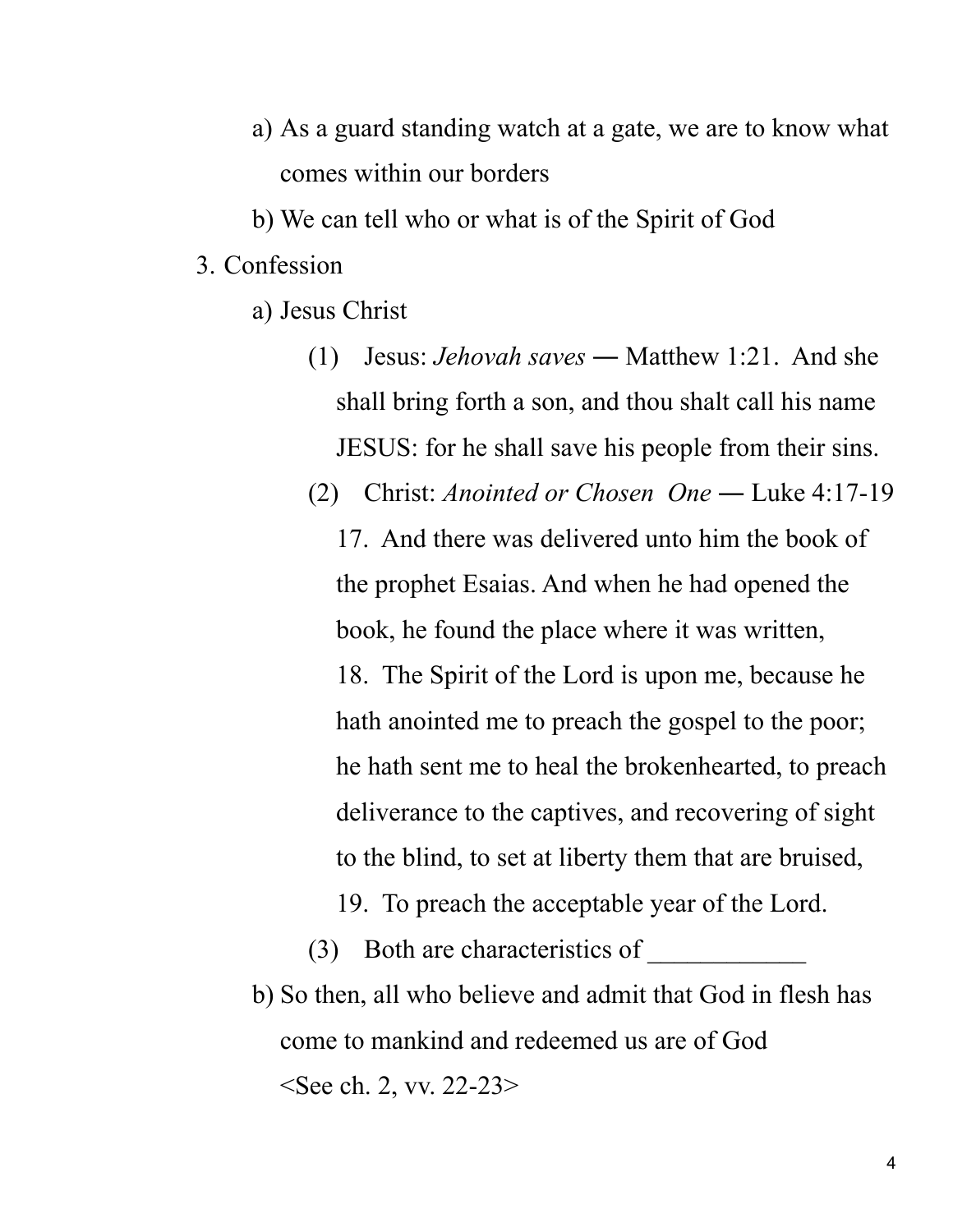- B.Confession of antichrist (v. 3)
	- 1. Opposite outcome
	- 2. Spirit of Antichrist
		- a) The world awaits the fulfillment of 2 Thessalonians 2:3
		- b) In the meantime, we have this spirit already among us
	- 3. All the more reason to be sober and vigilant

(I Peter 5:8; I Timothy 3:2)

- 4. It's here and it's here until Jesus comes
- IV. Conduct (vv. 4-6)
	- A.Conduct of a godly people (vv. 4, 6)
		- 1. **are being addressed "of God"**
		- 2. Additional characteristics of those who are said to be "of God":
			- a) We are "little children"
			- b) We are
				- (1) That is, we have "overcome them"
				- (2) The world, the spirit of antichrist
				- (3) Because Christ has the victory and He is in us
				- (4) 1 Corinthians 15:57
				- (5) Whatever we encounter, Christ is greater!
			- c) The brethren hear us (v. 6)
	- B.Conduct of the world (v. 5)